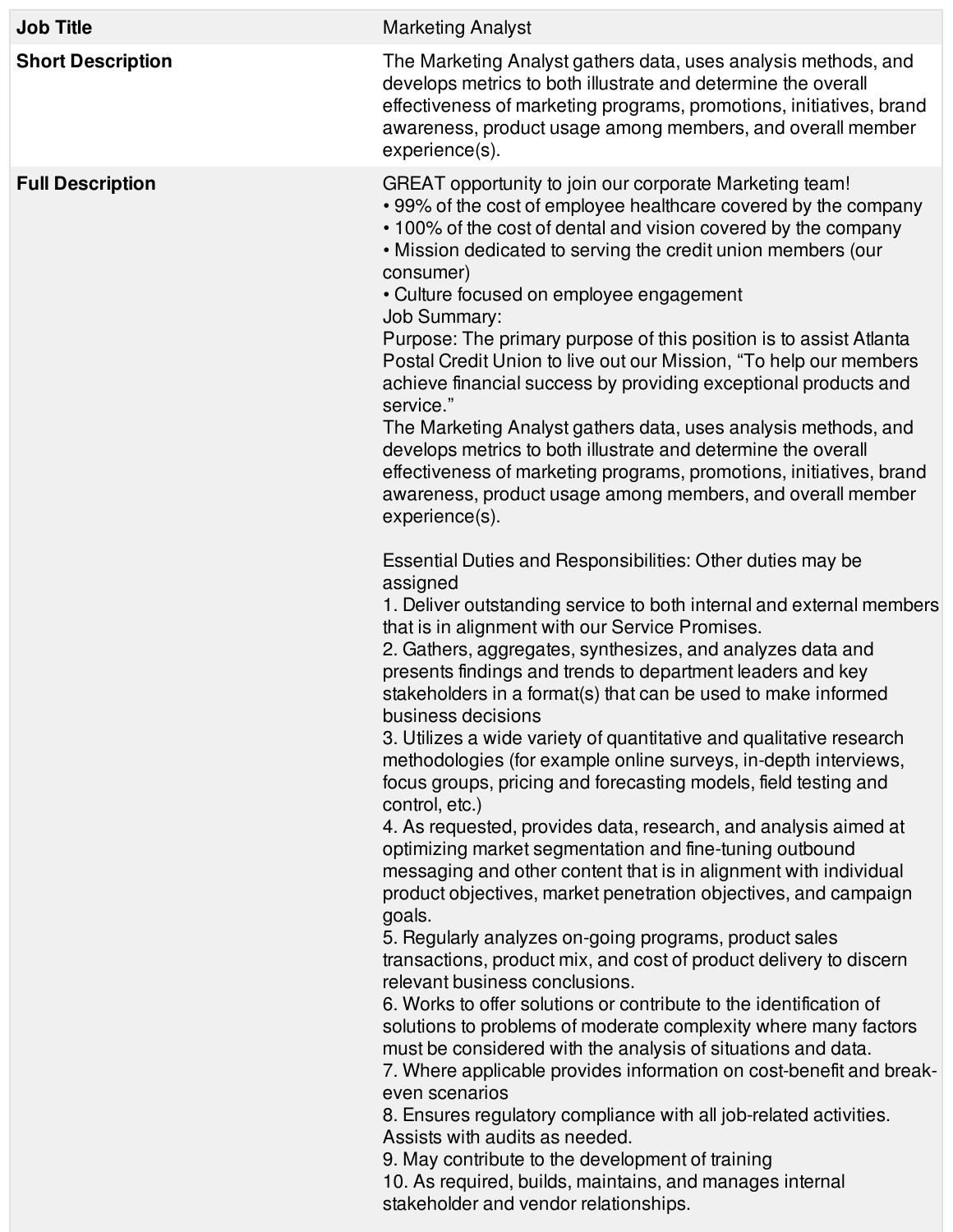11. As needed or required, contributes to the creation of and/or creates request for proposals (RFP) from current and potential marketing business partners.

12. Maintains a current knowledge base and understanding of marketing trends, credit union trends, and financial services product offerings.

13. Keeps management informed of activities and progress towards established objectives.

14. Works in a deadline driven environment; Demonstrates a sense of urgency for completion of tasks.

15. Completes special projects and other miscellaneous assignments as required.

Supervisory Responsibilities: No direct reports. May manage dayto-day task through indirect reporting relationships or through a matrixed management approach and the ability to collaboratively interact with internal and external partners.

Qualification Requirements: To perform this job successfully, an individual must be able to perform each essential duty satisfactorily. The requirements listed below are representative of the knowledge, skill and/or ability required. Reasonable accommodations may be made to enable individuals with disabilities to perform the essential functions.

REQUIRED Education and/or Experience:

• A Bachelor's degree in Marketing, Business Management, Business Administration, Data Management, or other related field of study

• 3 or more years of prior analytical work experience in one or more of the following fields: advertising research, market segmentation, brand positioning and tracking, financial services product research,

• Prior experience in aggregating and presenting data in support of trends and recommendations

• Knowledge of Microsoft Word and a high level of efficiency with Microsoft Excel

• Ability to travel within market footprint approximately 10%

PREFFERED Education and/or Experience:

• A Master's degree in computer science, information systems, or a related field

• 2 years specific operations work in a Credit Union

• Exceptional technical skills using one or more software applications and tools related to data analysis and presentation (SQL, R, Tableau, Google ads and search engine optimization, Salesforce, contact management systems, etc.)

• Experience with Symitar

• Prior project management experience managing multiple projects simultaneously

Physical Job Requirements:

Must be physically able to operate a variety of automated office machines such as calculator, computer, printer, facsimile, telephone, copier, etc. Must be able to stand, bend and stoop as needed. Must be able to lift and/or carry weights of 20 to 50 pounds.